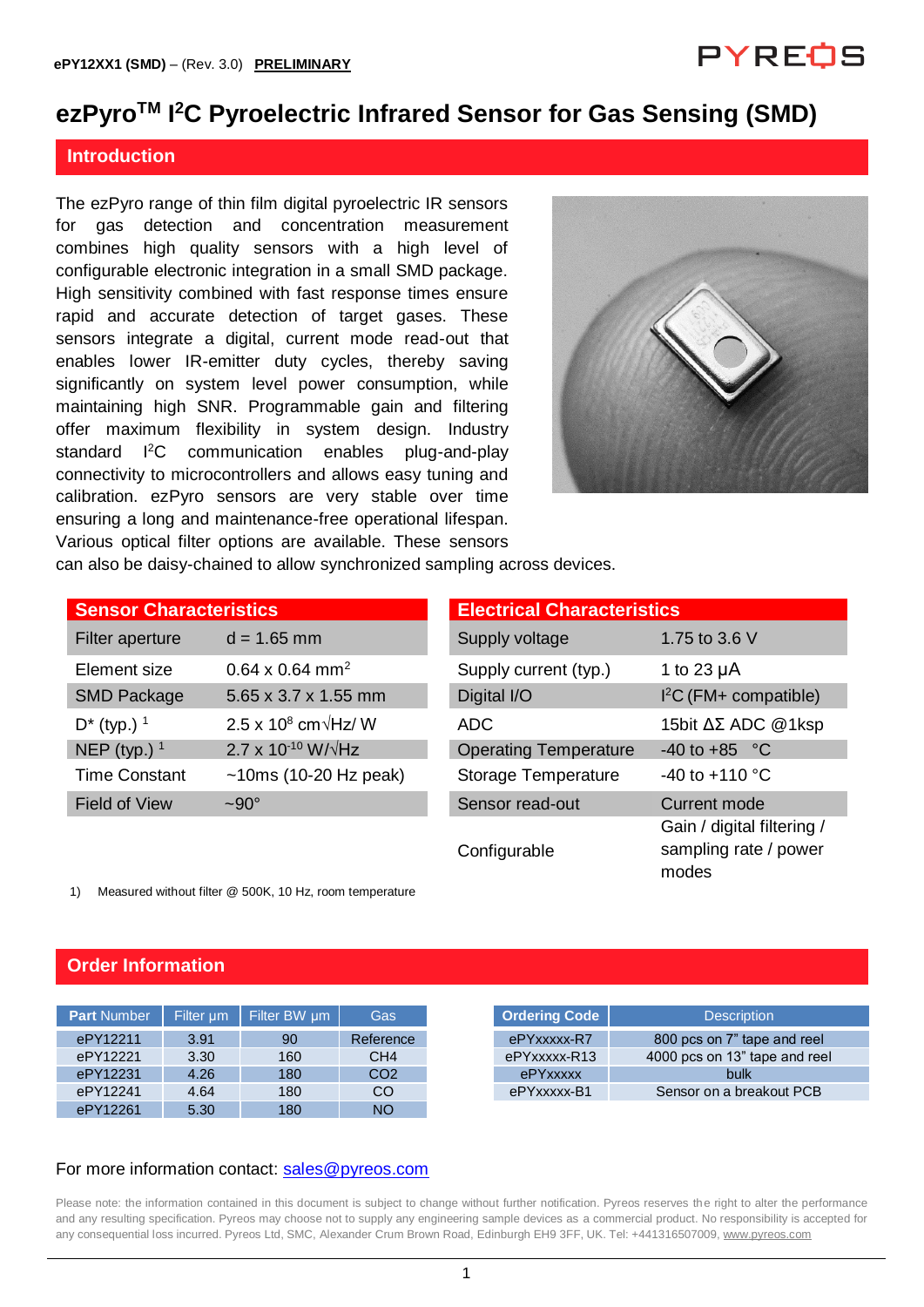### **Package Information**









### **Signal Filtering & Power Modes**

| <b>Power Mode (base)</b><br>sample rate) | High Pass Filter - Analog (Hz) |      |      |      | <b>Fixed Analog</b><br><b>Low Pass</b><br>Filter (Hz) | <b>Fixed Digital</b><br><b>Low Pass</b><br>Filter (Hz) | <b>Digital Low Pass Filter</b><br>(Hz) |     |    | Max ADC<br><b>Sampling Rate</b><br>(sps) |      |      |
|------------------------------------------|--------------------------------|------|------|------|-------------------------------------------------------|--------------------------------------------------------|----------------------------------------|-----|----|------------------------------------------|------|------|
| <b>Normal Power Mode</b>                 | Off                            |      |      |      | 8                                                     | 600                                                    | 250                                    | 180 | 90 | 45                                       | 22.5 | 1000 |
| <b>Low Power Mode</b>                    | Off                            | 0.17 | 0.33 | 0.66 | 1.3                                                   | 100                                                    | 42                                     | 30  | 15 | $\cdot$                                  | 3.75 | 166  |

|                      | Mode                  | <b>Description</b>                               | <b>Typical Current Consumption</b><br>(1.8 V, room temperature) |  |
|----------------------|-----------------------|--------------------------------------------------|-----------------------------------------------------------------|--|
| Power                | Normal Power Mode     | Normal power consumption, 1 kHz max. sample rate | $22 \mu A$                                                      |  |
| consumption          | Low Power Mode        | Low power consumption, 166 Hz max, sample rate   | $3.5 \mu A$                                                     |  |
| Operational<br>state | Normal Operation Mode | Sensor signal readout over I <sup>2</sup> C      | $22 \mu A$                                                      |  |
|                      | Sleep Mode            | Hardware interrupt on infrared trigger           | 21 $\mu$ A (Normal), 3.5 $\mu$ A (Low)                          |  |
|                      | Power Down Mode       | Sensor is disabled                               | 1.1 $\mu$ A                                                     |  |

### **Circuit Diagrams**





#### **Single Device Block Diagram Three Devices with Synchronised Sampling**



Please note: the information contained in this document is subject to change without further notification. Pyreos reserves the right to alter the performance and any resulting specification. Pyreos may choose not to supply any engineering sample devices as a commercial product. No responsibility is accepted for any consequential loss incurred. Pyreos Ltd, SMC, Alexander Crum Brown Road, Edinburgh EH9 3FF, UK. Tel: +441316507009[, www.pyreos.com](http://www.pyreos.com/)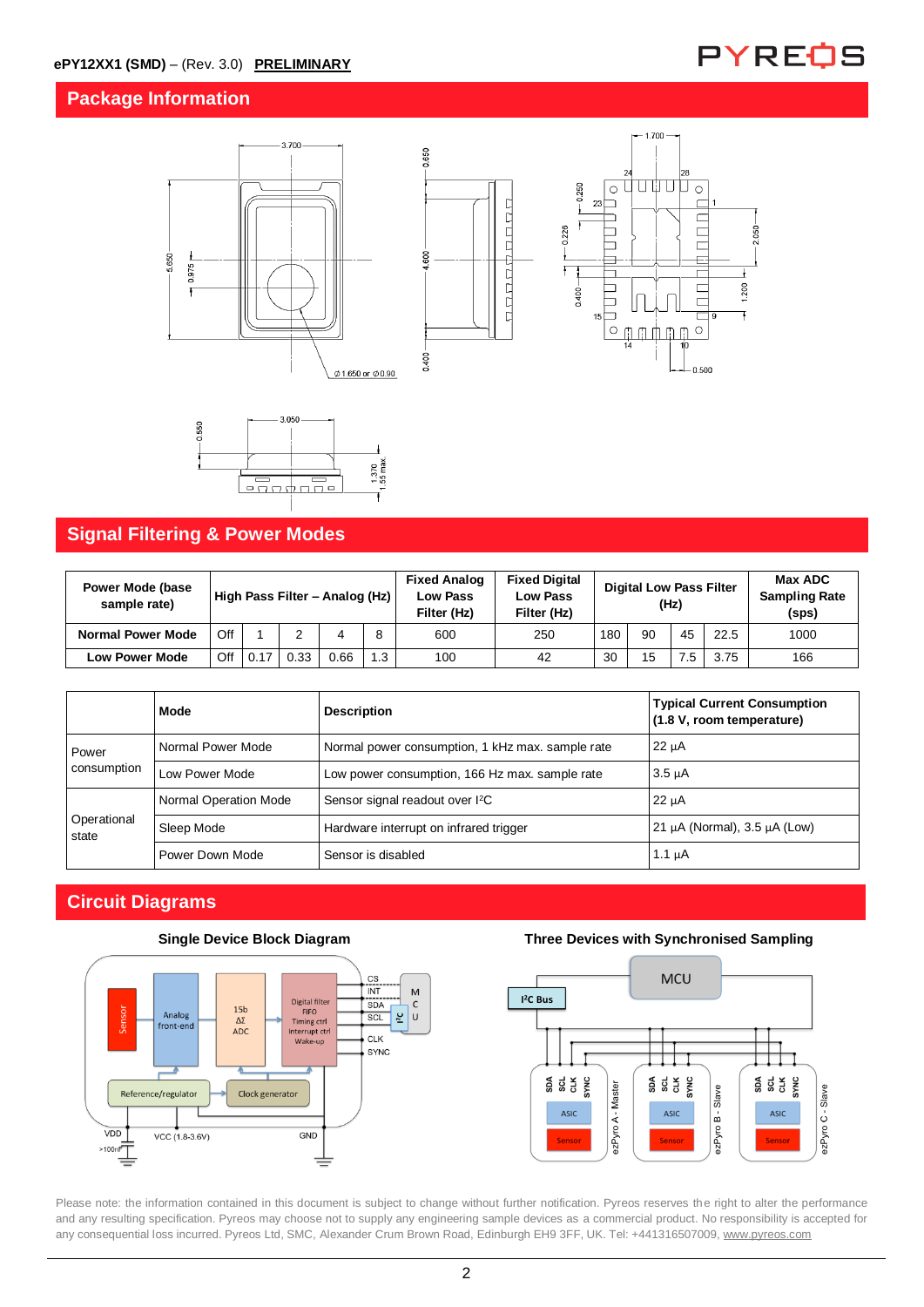

### **Infrared Frequency Characteristics**



**Typical Frequency Response in Normal Power Mode Typical Frequency Response in Low Power Mode**



**Typical Frequency Response at Different Gain Settings**

Please note: the information contained in this document is subject to change without further notification. Pyreos reserves the right to alter the performance and any resulting specification. Pyreos may choose not to supply any engineering sample devices as a commercial product. No responsibility is accepted for any consequential loss incurred. Pyreos Ltd, SMC, Alexander Crum Brown Road, Edinburgh EH9 3FF, UK. Tel: +441316507009[, www.pyreos.com](http://www.pyreos.com/)